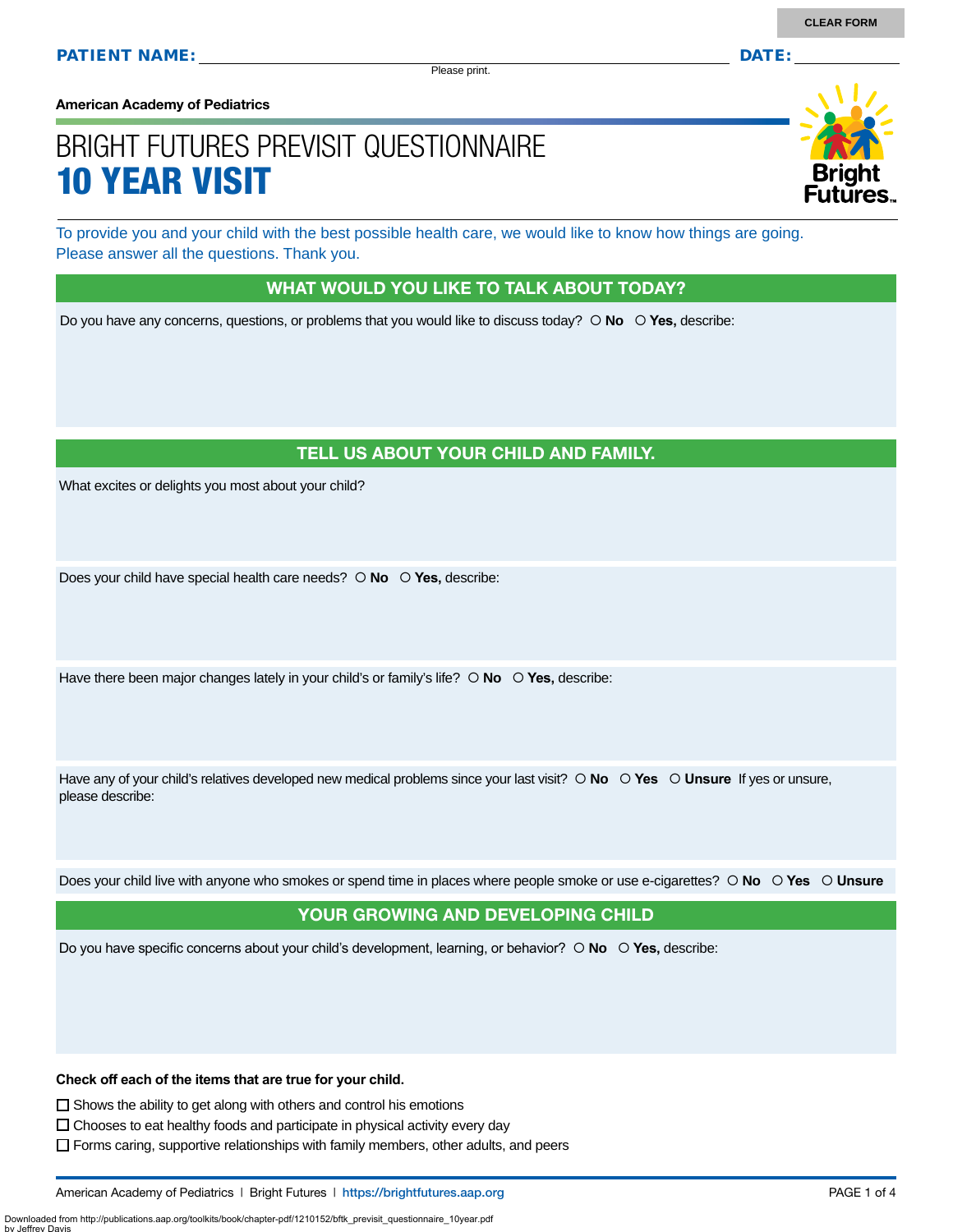# 10 YEAR VISIT

# RISK ASSESSMENT

|                     | Does your child's diet include iron-rich foods, such as meat, iron-fortified cereals, or beans?                                                                                                          | O Yes         | $O$ No        | O Unsure |
|---------------------|----------------------------------------------------------------------------------------------------------------------------------------------------------------------------------------------------------|---------------|---------------|----------|
| Anemia              | Does your child eat a vegetarian diet (does not eat red meat, chicken, fish, or seafood)?                                                                                                                | $O$ No        | O Yes         | O Unsure |
|                     | If your child is a vegetarian (does not eat red meat, chicken, fish, or seafood), does your child<br>take an iron supplement?                                                                            | O Yes         | $\bigcirc$ No | O Unsure |
|                     | Do you ever struggle to put food on the table?                                                                                                                                                           | $\bigcirc$ No | O Yes         | O Unsure |
| Oral health         | Does your child's primary water source contain fluoride?                                                                                                                                                 | O Yes         | $\bigcirc$ No | O Unsure |
|                     | Was your child or any household member born in, or has he or she traveled to, a country<br>where tuberculosis is common (this includes countries in Africa, Asia, Latin America, and<br>Eastern Europe)? | $\bigcirc$ No | O Yes         | O Unsure |
| <b>Tuberculosis</b> | Has your child had close contact with a person who has tuberculosis disease or who has had<br>a positive tuberculosis test result?                                                                       | $O$ No        | O Yes         | O Unsure |
|                     | Is your child infected with HIV?                                                                                                                                                                         | $\circ$ No    | O Yes         | O Unsure |

# ANTICIPATORY GUIDANCE

### How are things going for you, your child, and your family?

#### YOUR FAMILY'S HEALTH AND WELL-BEING

| <b>Neighborhood and Family Violence</b>                                                                            |               |        |  |
|--------------------------------------------------------------------------------------------------------------------|---------------|--------|--|
| Are there frequent reports of violence in your community or school?                                                | $\bigcirc$ No | O Yes  |  |
| Has your child ever been bullied or hurt physically by someone?                                                    | O No          | O Yes  |  |
| Has your child felt excluded or not a part of any group of friends?                                                | $\bigcirc$ No | O Yes  |  |
| Has your child ever told you she was touched in a way that made her uncomfortable or on her private parts?         | O No          | O Yes  |  |
| <b>Food Security</b>                                                                                               |               |        |  |
| Within the past 12 months, were you ever worried whether your food would run out before you got money to buy more? | O No          | O Yes  |  |
| Within the past 12 months, did the food you bought not last, and you did not have money to get more?               | O No          | O Yes  |  |
| <b>Tobacco, E-cigarettes, Alcohol, and Drugs</b>                                                                   |               |        |  |
| Is there anyone in your child's life whose alcohol or drug use concerns you?                                       | O No          | O Yes  |  |
| Do any of your child's friends smoke, use or vape e-cigarettes, drink alcohol or beer, or use drugs?               | O No          | O Yes  |  |
| <b>Harm From the Internet</b>                                                                                      |               |        |  |
| Do you know about your child's Internet use?                                                                       | O Yes         | $O$ No |  |
| Do you have rules for the Internet?                                                                                | O Yes         | O No   |  |
| Have you installed an Internet safety filter on computers, tablets, and smartphones?                               | O Yes         | O No   |  |
| <b>Emotional Security and Self-esteem</b>                                                                          |               |        |  |
| Does your child usually seem happy?                                                                                | O Yes         | O No   |  |
| Are there things your child is really good at doing or is proud of?                                                | O Yes         | $O$ No |  |
| Does your child have the chance to help others at home, at school, or in your community?                           | O Yes         | $O$ No |  |
| <b>Connectedness With Family and Peers</b>                                                                         |               |        |  |
| Do your family members get along well with each other?                                                             | O Yes         | O No   |  |
| Does your family do things together?                                                                               | O Yes         | O No   |  |
| Does your child have chores or responsibilities at home?                                                           | O Yes         | O No   |  |
| Does your child have friends at school or in your neighborhood?                                                    | O Yes         | O No   |  |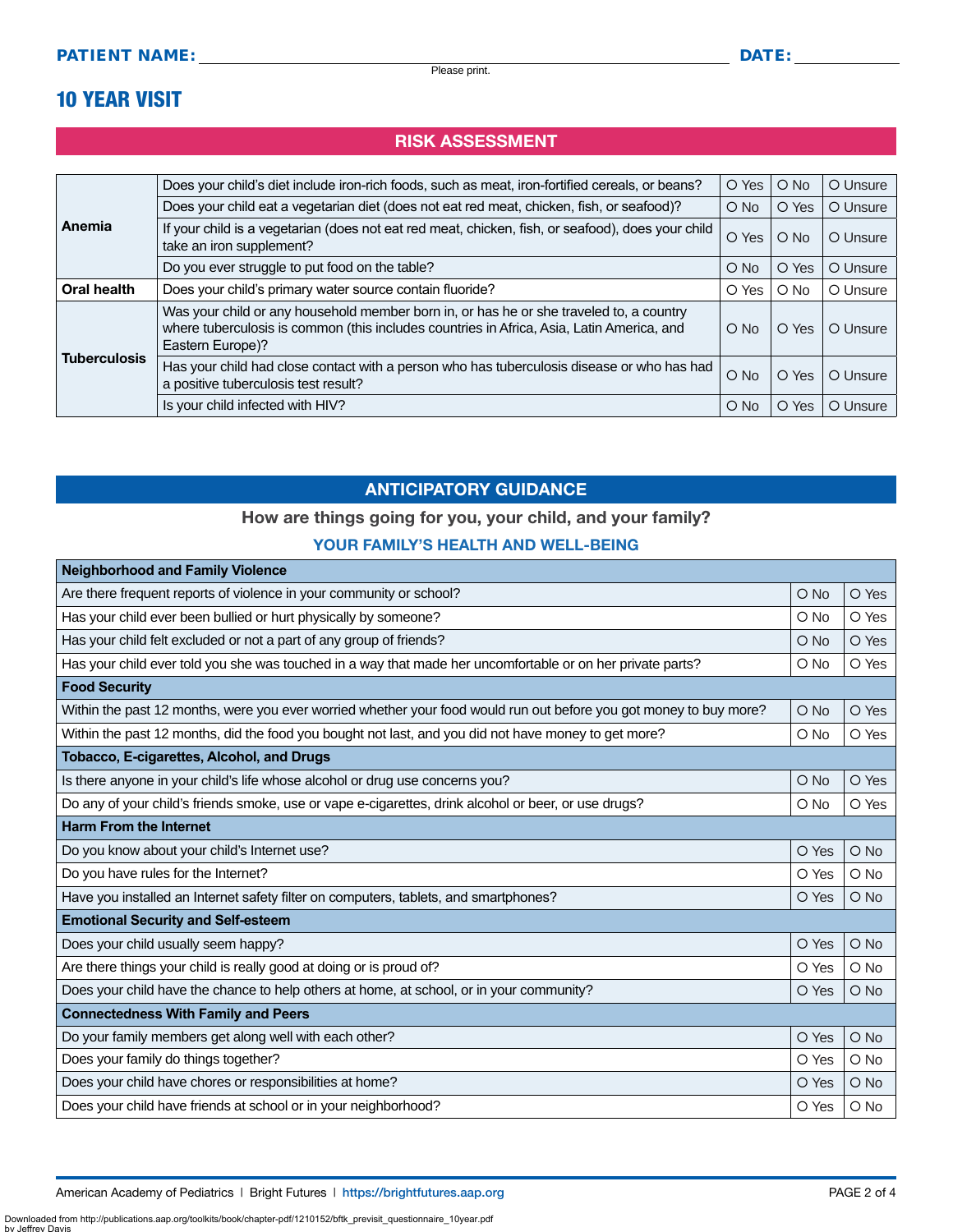Please print.

# 10 YEAR VISIT

#### YOUR GROWING CHILD

| Temper Problems, Setting Reasonable Limits, and Friends                                                                                                                                  |        |               |  |
|------------------------------------------------------------------------------------------------------------------------------------------------------------------------------------------|--------|---------------|--|
| Has your child experienced any recent stresses at home or in school?                                                                                                                     | $O$ No | O Yes         |  |
| Do you have clear rules and expectations for your child?                                                                                                                                 | O Yes  | $\bigcirc$ No |  |
| When your child breaks the rules, are you consistent with consequences and discipline?                                                                                                   | O Yes  | $\bigcirc$ No |  |
| Do you help your child control his anger, deal with worries, and solve problems?                                                                                                         | O Yes  | $\bigcirc$ No |  |
| Have you and your child talked about how to say no to smoking, alcohol, and drug use?                                                                                                    | O Yes  | $\bigcirc$ No |  |
| <b>Onset of Puberty and Sexual Safety</b>                                                                                                                                                |        |               |  |
| Have you talked with your child about the body changes that occur during puberty?                                                                                                        | O Yes  | $O$ No        |  |
| Have you discussed privacy and body safety with your child?                                                                                                                              | O Yes  | $\circ$ No    |  |
| Have you and your child talked about sex?                                                                                                                                                | O Yes  | $O$ No        |  |
| Does your child know to tell a trusted adult if someone touches her private parts or if someone encourages her to do other<br>things that make her uncomfortable or she knows are wrong? |        | $\bigcirc$ No |  |
| <b>SCHOOL</b>                                                                                                                                                                            |        |               |  |
| Do you have concerns about your child's school experience?                                                                                                                               | $O$ No | O Yes         |  |

| DO YOU HAVE CONCENTS ADOUT YOUR CHILD S SCHOOL EXPERIENCE !                        | I O NO.       | O Yes  |
|------------------------------------------------------------------------------------|---------------|--------|
| Has your child missed more than 2 days of school in any month?                     | $\circ$ No    | O Yes  |
| Does your child have any difficulties at school or get extra help in any subjects? | $\bigcirc$ No | O Yes  |
| Does your child participate in activities outside of school?                       | O Yes I       | . O No |

STAYING HEALTHY

| <b>Healthy Teeth</b>                                                                                                                                      |            |               |
|-----------------------------------------------------------------------------------------------------------------------------------------------------------|------------|---------------|
| Does your child have a dentist?                                                                                                                           | O Yes      | $O$ No        |
| Does your child brush and floss his teeth every day?                                                                                                      |            | $\bigcirc$ No |
| Does your child use a mouth guard when playing contact sports?                                                                                            | O Yes      | $\bigcirc$ No |
| Does your child regularly drink soda, juice, or other sugar-sweetened drinks?                                                                             | $\circ$ No | O Yes         |
| <b>Nutrition</b>                                                                                                                                          |            |               |
| Do you have any concerns about your child's weight?                                                                                                       | O No       | O Yes         |
| Do you have any concerns about her eating? This includes drinking enough milk and eating vegetables and fruits.                                           | O No       | O Yes         |
| Do you eat family meals together?                                                                                                                         | O Yes      | $O$ No        |
| Do you hear your child talking about how he looks or dieting?                                                                                             |            | O Yes         |
| <b>Physical Activity</b>                                                                                                                                  |            |               |
| Is your child physically active at least 1 hour a day? This includes running, playing sports, or active play with friends.                                | O Yes      | $\bigcirc$ No |
| Do you have any concerns about your child's physical activity level, such as it being either too much or too little?                                      | O No       | O Yes         |
| Does your child have trouble going to sleep or does she wake up during the night?                                                                         |            | O Yes         |
| How much time every day does your child spend watching TV, playing video games, or using computers, tablets, or<br>smartphones (not counting schoolwork)? | hours      |               |
| Does your child have a TV or an Internet-connected device in his bedroom?                                                                                 |            | O Yes         |
| Has your family made a family media use plan to help everyone balance time spent on media with other family and<br>personal activities?                   |            | $\circ$ No    |

#### **SAFETY**

| <b>Car Sarety</b>                                                                                                                                  |       |            |  |
|----------------------------------------------------------------------------------------------------------------------------------------------------|-------|------------|--|
| Does your child always sit in a belt-positioning booster seat or lap and shoulder seat belt in the back seat every time she<br>rides in a vehicle? | O Yes | $O$ No     |  |
| Does everyone in the vehicle always use a lap and shoulder seat belt?                                                                              |       | $\circ$ No |  |
| <b>Safety During Physical Activity</b>                                                                                                             |       |            |  |
| Does your child always wear a helmet to protect his head when biking, skating, or doing other outdoor activities?                                  |       | $O$ No     |  |

American Academy of Pediatrics | Bright Futures | https:/[/brightfutures.aap.org](https://brightfutures.aap.org/Pages/default.aspx) PAGE 3 of 4

**Car Safety**